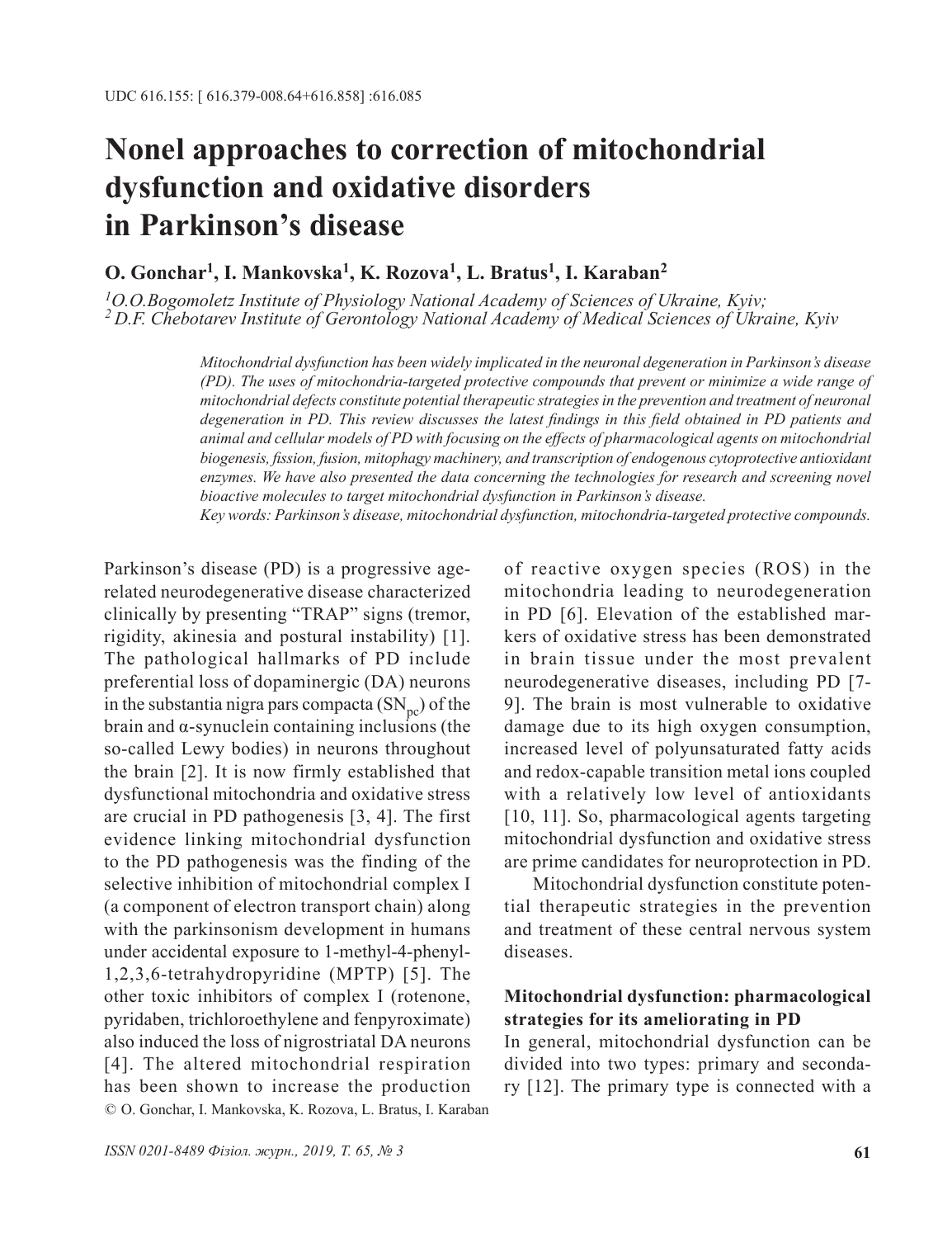mutation in mtDNA or in nuclear genes encoding mitochondrial proteins. Studies of mtDNA point mutations, typically heteroplasmic, in PD are extremely limited and their role in the development of mitochondrial dysfunction is difficult to interpret [2, 13]. A number of studies concerning mutations to nuclear genes encoding mitochondrial proteins and leading to a wide range of mitochondrial defects in PD have been now presented [14]. The detailed analysis of these studies is beyond the scope of this review. But genetic studies have shown that certain autosomal-recessively inherited forms of PD can be caused by loss-of-function mutations in genes coding for mitochondrial proteins (i.e., *PINK1* and *DJ-1*) involved in antioxidant protection [15, 16]. Moreover, several proteins that are associated with familial PD, including PTEN-induced putative kinase 1 (PINK1), DJ-1, alpha-synuclein, leucine-rich repeat kinase 2  $(LRRK<sub>2</sub>)$ , and possibly Parkin, are either mitochondrial proteins or are associated with mitochondria, and all interlace with the pathways of oxidative stress and free radical damage, thus reinforcing the relevance of oxidative stress and mitochondrial dysfunction in the pathogenesis of the disease [17].

The clinical prospect of effective gene therapies for the primary mitochondrial disorders in PD remains distant. At the same time, secondary mitochondrial dysfunction caused by the events that originate outside mitochondria is a promising therapeutic target [12]. Parkinson's disease is the example of neurodegenerative illness having common patterns of cell disruption due to both primary and secondary mitochondrial dysfunction [18]. It was noted that mitochondrial dysfunction is emerging as a common feature suggesting a great pathogenic overlap among the familial, environmental and even sporadic forms of PD with a potential convergence at the level of mitochondrial quality control [19, 20].

So, pharmacological intervention can be useful to treat PD patients with primary and secondary mitochondrial disorders [20, 21].

The spectrum of mitochondrial disorders in

PD is very wide, it includes the respiratory chain dysfunction (inhibition of NADH-oxidation), hyperproduction of ROS in mitochondria, nitrosative stress development, an increase in the lipid peroxidation and protein oxidation levels in mitochondria, disruption to ATP synthesis, calcium dyshomeostasis, the mitochondrial permeability transition pore (mPTP) opening, the mitochondrial dynamic perturbation, and the mitochondrial clearance dysregulation [6, 18, 22, 23]. These disorders were demonstrated in brain, skeletal muscle, lymphocytes and platelets of PD patients and in toxic and genetic experimental models of PD [17, 24-26].

There are at least three general pharmacological strategies for ameliorating of mitochondrial dysfunction [12]:1) targeting bioactive molecules to mitochondria; 2) modulating druggable mitochondrial targets and processes, and 3) affecting mitochondria indirectly by pharmacological agents acting on the transcription of mitochondrial genes.

## **Mitochondria-targeted drugs in PD**

The first (delivery) strategy pivots primarily around the direction of bioactive molecules to mitochondria [27]. There was first demonstration the use of lipophilic cations to facilitate the delivery of attached mitochondria-targeted drugs within cells [28]. Since then, lipophilic cations such as triphenyl-phosphonium (TPP) as well as the Szeto-Schiller (SS) peptides and the mitochondria-penetrating peptides  $(MPP<sub>s</sub>)$  were used to direct small molecules to mitochondria [29, 30]. In particular, SS31 and SS20 are novel peptide antioxidants targeted to the inner mitochondrial membrane and protected neurons in MPTP model of PD: they decrease mitochondrial ROS production, inhibit the mPTP opening and mitochondrial swelling, reduce cytochrome c release, prevent apoptosis and necrosis [27]. The mitochondria-targeting strategies were recently expanded owing to extensive work on mitochondria-targeted TPP compounds [12]. In particular, the mitochondriatargeted antioxidant MitoQ (the TPP-modified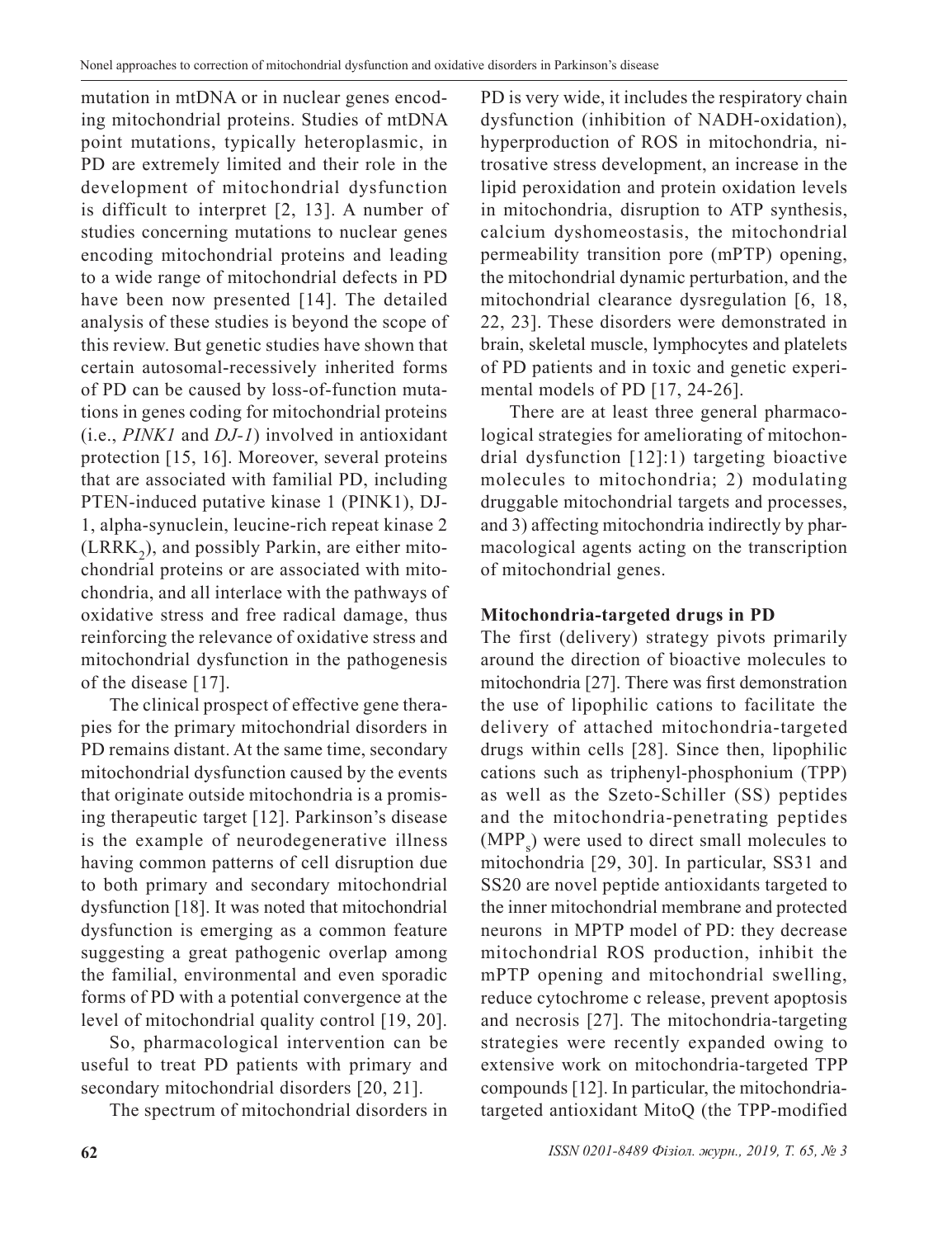ubiquinone) has shown efficacy in the animal models and human studies of PD [31, 32]. It was shown that MitoQ inhibits mitochondrial lipid peroxidation and reacts directly with oxidants such as peroxynitrite. The other TPP-modified antioxidants (targeted versions of nitroxide, nitrones, plastoquinons and tocopherol) have also shown to be effective in animal models of PD [33].

In our opinion, the distinction between second and third strategies for mitochondrial pharmacology are quite conditional because mitochondria form a complex reticulum with other cell organelles and this complex is highly dynamic [34]. The modern approaches to develop mitochondrial pharmacology for PD are to modulate different pathways that are involved in pathogenesis of mitochondrial dysfunction and oxidative stress [18].

## **Untargeted mitochondrial antioxidants in PD**

Oxidative damage to proteins, lipids and DNA and reduced levels of GSH, a major antioxidant in cells, provide compelling reasons for an antioxidant approach to the treatment of PD. The hormone melatonin has been shown to exert *in vivo* mitochondrial protective action in MPTP-induced mice model, 6-OHDA- and rotenone-induced rat models by maintaining mitochondrial membrane potential, increasing antioxidant enzymates activity (i.e., SOD, CAT) and the content of nonenzymatic compounds (i.e., glutathione), inhibiting ROS overproduction, increasing ATP production, decreasing calcium concentration levels, and enhancing mitochondrial complex I activity [35, 36]. Several natural products from medicinal plants, both isolated compounds and extracts, have been demonstrated in *in vitro* and *in vivo* studies to exert promising mitochondrial protection. As extracts, it has been reported that berries rich in anthocyanidins and proanthocyanidins protect mitochondria from rotenone-induced changes in the respiratory chain [37]. The silymarin, which is a standardized extract of the milk thistle seeds, sustained mitochondrial integrity and function and inhibited mitochondrial apoptotic pathway in MPP(+)-induced rat model [38]. Green tea polyphenols have been also evidenced to inhibit mitochondrial apoptotic pathway (increasing Bcl2 and decreasing caspase-3 activity) and to preserve mitochondrial membrane potential, to inhibit ROS production and calcium concentration levels [39]. The licorice (root of Glycyrrhiza glabra) inhibited dopaminergic apoptotic cell death as evidenced in the increase in Bcl2 levels and in the decrease in Bax levels, caspase-3 activity, cytochrome c release, and c-Jun N-terminal kinase (JNK) and mitogenactivated protein kinase (MAPK) activities in a model of 6-OHDA-induced Parkinson's disease [40]. The herbal medicine Chunghyuldan inhibited caspase-3, ROS generation and retained mitochondrial membrane potential in 6-OHDA Parkinson's disease model [41]. The polyphenol hesperidin inhibited mitochondrial apoptotic pathway (increased Bcl2 levels, decreased Bax, caspase-3 and caspase-9 activities and inhibited cytochrome c release), supported mitochondrial membrane potential, inhibited ROS production, and increased glutathione levels in *in vitro* human neuroblastoma SK-N-SH cells and in rat model of rotenone-induced parkinsonism [42]. Quercetin rescued toxic-induced defects in mitochondria in *in vitro* and *in vivo* experiments. Quercetin inhibited ROS generation and maintained mitochondrial membrane potential in rotenone-induced rat model of PD [43]. Moreover, quercetin decreased the production of superoxide radicals and inhibited the expression of the inducible nitric oxide synthase protein expression in *in vitro* glial-neuronal system model of MPP(+)-induced Parkinson's disease [44]. The flavonoid baicalein inhibited *in vitro* apoptotic mitochondrial cell death and saved mitochondrial integrity and function in both SH-SYTY and PC12 cells in 6-OHDA and rotenone Parkinson's disease models as evidenced in the decrease in caspase-3, caspase-7, caspase-9 and JNK activities and in the maintenance of mitochondrial membrane potential, increment of ATP content and reduction of ROS production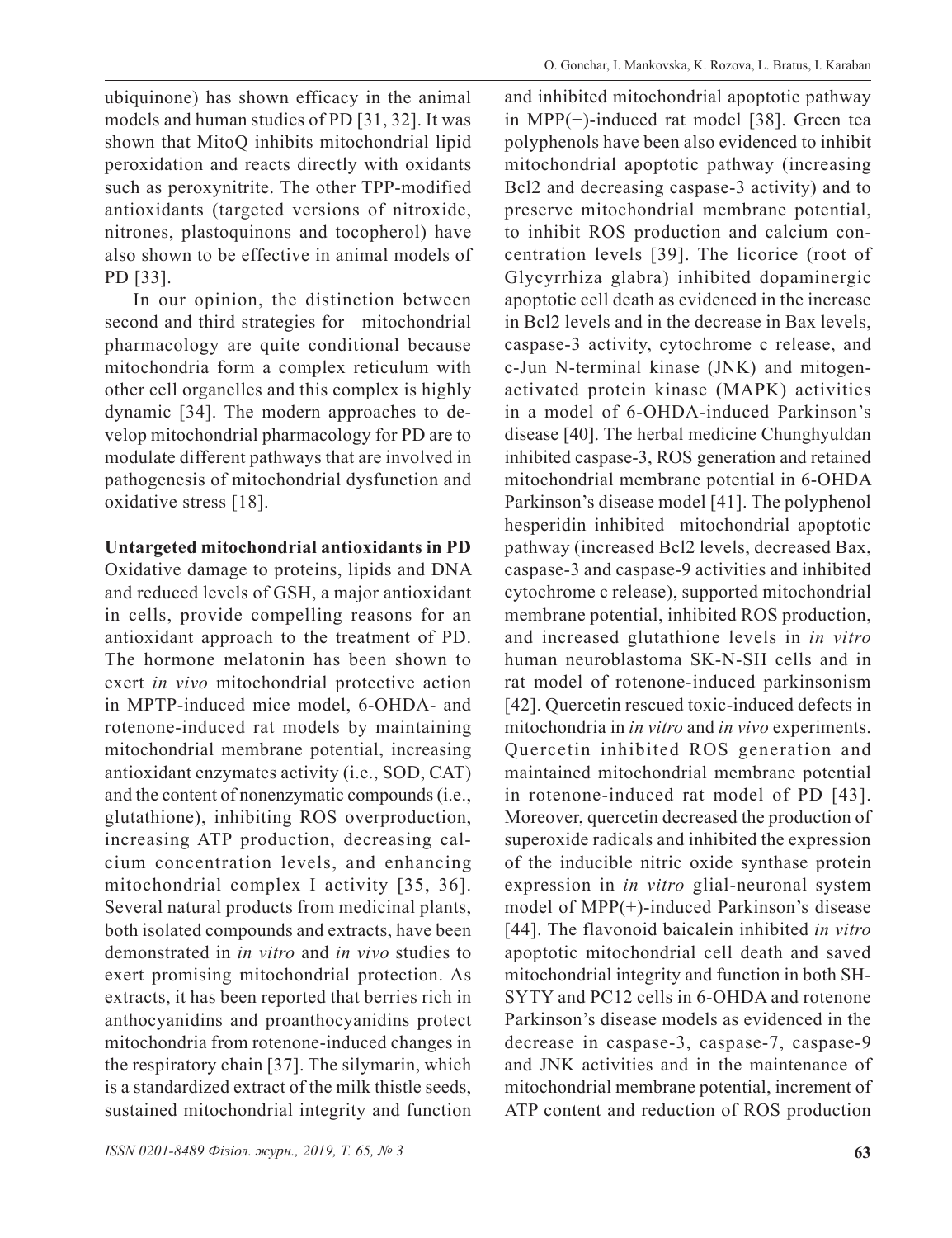[45-47]. The polyphenol curcumin derived from the spice turmeric acts as mitochondrial antiapoptotic agent through the inhibition of caspase-3 and caspase-9 activities and cytochrome c release and it also protects mitochondrial integrity and function via ROS production inhibition and complex I activity enhancement [48]. Other natural products with mitochondrial protective effect are the coumarins umbelliferone, esculetin and osthole which in *in vitro* and *in vivo* Parkinson's disease models have been demonstrated to possess antiapoptotic properties on mitochondria [49, 50]. The carotenoid lycopene inhibited macromolecular mitochondrial damage (lipids, DNA and proteins), overproduction of ROS, ATP failed production, and cytochrome c release in MPP(+)-induced human neuroblastoma SK-N-SH cells and rotenone-induced rat model of PD [51, 52].

A number of compounds have been proposed to reduce oxidative stress and prevent dopaminergic cell death in toxic models of PD. They scavenged oxygen free radicals, inhibited iron accumulation, prohibited the peroxidation of membrane lipids, participated in a wide range of redox reactions and decreased the accumulation of oxidized proteins in the SNpc. Antioxidative and neuroprotective properties of these compounds (vitamins, stimulants, supplements and other drugs) have been reported (for review, see [53]). This review also identifies Rasagline, Minocycline and creatine as the most promising neuroprotective agents for PD patients targeting oxidative stress and mitochondrial dysfunction.

We can consider recent promising investigations of NAD+-precursors as pharmacological agents to correct the original metabolic defect. The using of  $NAD^+$ -precursors could be beneficial for the PD therapy in the future correcting a decrease in the NAD<sup>+</sup>/NADH ratio, increasing mitochondrial biogenesis, and reducing mtDNA deletion accumulation [54]. Modulating pathways that are involved in transcription of the antioxidant enzymes in PD

Although oxidative stress has been implicated in the pathogenesis of several neurodegenerative diseases, therapies based on exogenous antioxidants have been disappointing [55]. High levels of antioxidants are needed to achieve protective effects in the CNS, as most exogenous antioxidants do not efficiently cross the blood– brain barrier owing to their hydrophilic nature. Furthermore, administration of antioxidants is limited because of their toxicity at high doses, resulting in a small therapeutic window of these agents [55]. This emphasizes the need for alternative strategies to therapeutically counteract the detrimental effects of ROS and restore the cellular redox balance. A promising possibility to limit ROS-mediated damage is the activation of endogenous antioxidant enzymes present in the CNS, such as catalase, superoxide dismutase, and peroxiredoxins [56]. Transcription of these cytoprotective proteins is under control of the nuclear transcription factor NF-E2-related factor 2 (Nrf2), which plays a central role in the regulation of the cellular redox status [57]. Modulating pathways that are involved in transcription of the antioxidant enzymes is the approach to develop therapeutic strategies for PD. The Nrf2/ ARE pathway is one such pathway. Expression of most antioxidant enzymes is tightly controlled by the antioxidant response element (ARE) and nuclear factor Nrf2 which is a major regulator of the cellular response to oxidative stress by induction of antioxidant and detoxification enzymes and proteins such as glutathione-S-transferase, NAD(P)H: quinoneoxidoreductase-1, superoxide dismutase, glutathione peroxidase, heme oxygenase-1, glutamate cysteine ligase, thioredoxin and catalase [58-60]. The ability of the Nrf2/ARE pathway to regulate genes associated with antioxidant defense, autophagy and proteasome activation has been attracting attention to the use of Nrf2 activators as therapeutic strategies for neurodegenerative diseases. Small food-derived inducers of the Nrf2/ARE pathway including l-sulforaphane from broccoli and isoliquiritigenin from licorice displayed promising protection of mitochondrial function in models of oxidative stress and neurodegenerative diseases and represent a novel approach to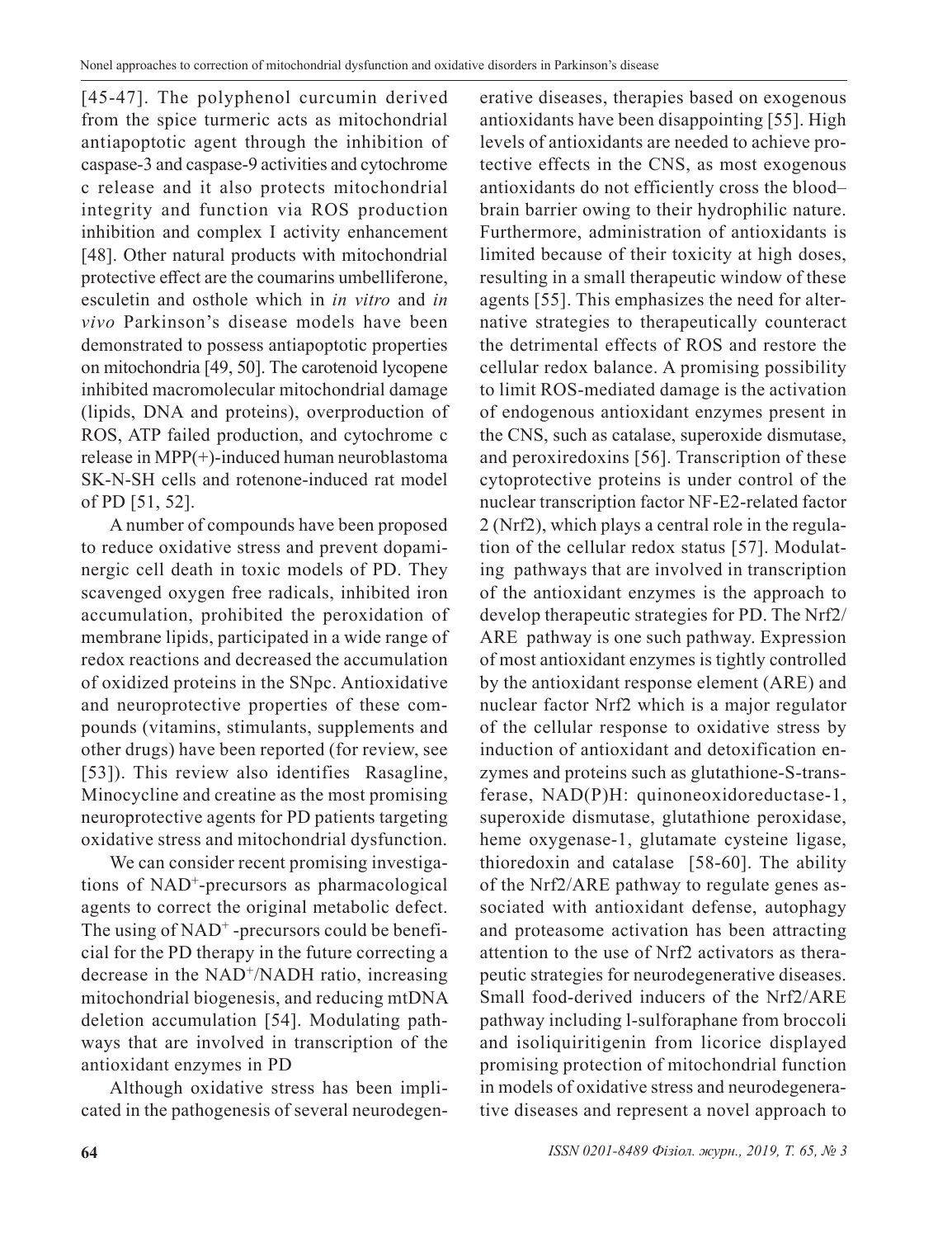prevent and treat aging-associated neurodegenerative diseases [61, 62].

Several constituents of vegetables such as lsulforaphane (SFN) from broccoli or ingredients of spices such as S-allyl-l-cysteine (SAC) from garlic are known to activate the transcription factor Nrf2. A variety of these natural Nrf2 activators have proven efficiency in both *in vitro* and *in vivo* models of neurological disorders [59, 62]. These activators (such as triterpenoids) were shown to offer neuroprotection against MPTP-induced toxicity [63]. Synthetic triterpenoids (TP) inhibit oxidative stress and cellular inflammatory processes by potently activating the antioxidant response element (ARE)-Nrf2- Keap1 signaling pathway. Activation of Nrf2 by TP leads to dissociation of Nrf2 from Keap1, translocation to the nucleus and binding to the ARE promoter sequences. Such binding results in coordinated induction of a battery of cytoprotective genes, including antioxidant and antiinflammatory genes. It has been proposed that the new activator of the Nrf2 pathway dimethylfumarate (DMF) may be used for the treatment of not only multiple sclerosis but PD, too [64]. It was recently shown that monomethylfumarate which is a bioactive metabolite of DMF acts as a neuroprotector in the MPTP model of PD [65].

So, the activation of the Nrf2/ARE signaling pathway might represent a therapeutic target for the treatment of PD. Remarkably, only limited studies have been performed with these inducers, emphasizing the need for future experiments. Hence, additional studies are essential to further unravel the functional role of these inducers in different animal models of neurodegeneration. However, further studies are required to obtain more insights into the molecular mechanisms of Nrf2 activation and clinical application of these small compounds.

## **Drugs acting on mitochondrial biogenesis and dynamics in PD**

The novel strategy for mitochondrial pharmacology is related with using small molecules to modulate systems outside mitochondria

that control the number and activity of the organelles. Such modulation can be achieved by altering the transcription of nuclear-encoded mitochondrial proteins that control the major mitochondrial pathways regulating mitochondrial biogenesis , fission, fusion and mitophagy [66]. Mitochondrial dynamics includes processes of fission and fusion, mitophagy and movement with varying degrees of speed within cells [67, 68]. Fission and fusion are highly regulated and controlled by GTPases: with dynamin-related protein1 (Drp1) driving fission and the collaboration of mitofusions 1 and 2 (Mfn1 and Mfn2) with Opa 1 facilitating fusion. Perturbations in mitochondrial dynamics and activity are directly or indirectly involved in neurodegenerative diseases [68, 69]. In general, fusion is a pro-survival mechanism protecting against apoptosis and neurodegeneration whereas mitochondria undergoing fission are prone to disposal [70]. There are now a limited number of compounds that specifically regulate mitochondrial fission and fusion: Mdivi-1 (mitochondrial division inhibitor) that inhibits Drp1, and 15-oxospiramilactone (S3) that inhibits USP30, a mitochondrially localized deubiquitinase, and hydrazine (M1) with an unknown target [71, 72]. These small molecules may represent useful starting points for drugs that are pro-fusion, i.e., they either block fission (Mdivi-1) or enhance fusion (M1, S3) [54]. Recently, inhibition of Drp1 has been tested in two PD models: genetic (aPINK1<sup>-/-</sup>mouse) and toxic (the MPTP mouse model) [73]. The authors demonstrated that: 1) Drp1 inhibition attenuates neurotoxicity and dopamine release deficits *in vivo*, and 2) pushing the balance of fission-fusion toward fusion is beneficial in PD models with altered mitochondrial function. Furthermore, Drp1 has also been shown to interacted with a PD-related protein LRRK<sub>2</sub> [71]. This interaction enhances mitochondrial translocation of Drp1 to promote mitochondrial fragmentation with increased vulnerability of DA neurons to oxidative stress and impaired mitochondrial and cellular health. It was recent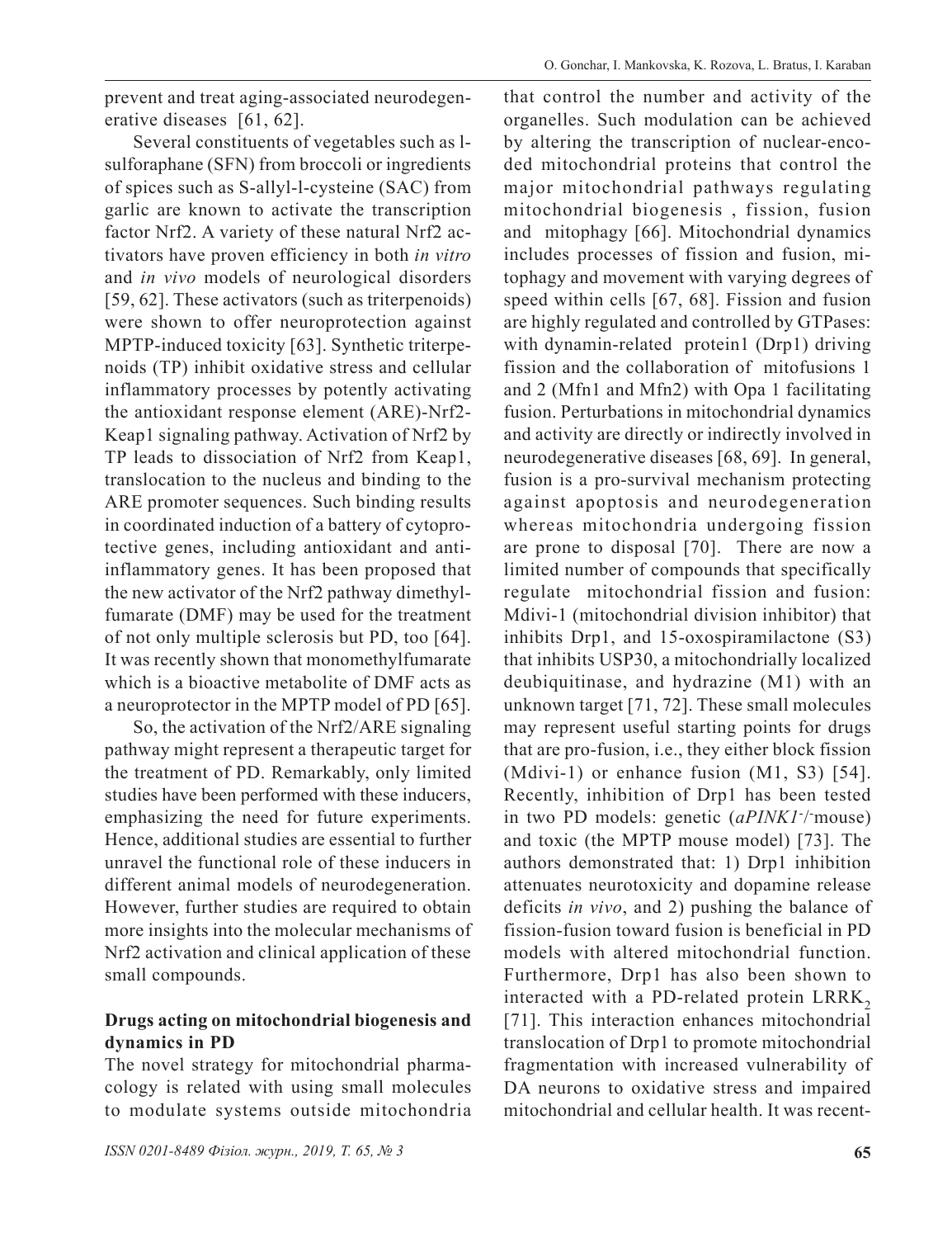ly established that one of the most promising therapeutic targets for potential treatment of PD is LRRK<sub>2</sub> (for review, see [74]). This review summarized several published studies showing the feasibility of developing potent, selective and brain permeable LRRK<sub>2</sub> kinase inhibitors applicable for PD therapy.

It is widely known that  $PGC1-\alpha$  is the key transcriptional co-activator protein that upregulates the activity of other transcription factors involved in mitochondrial biogenesis, such as NRF-1 and transcription factor A (TFAM) [75]. The level of PGC1- $\alpha$  expression is controlled by the activity of peroxisome proliferator-activated receptor (PPAR<sub> $_{\gamma}$ </sub>), the activity of AMP-activated kinase (AMPK) acting as a cytosolic ATP/ADP sensor, and the activity of NAD<sup>+</sup>-dependent deacetylase Sirt 1, a member of sirtuin family. It was established that in mice treated with MPTP to induce Parkinson's-like phenotypes, PGC1-α overexpression through the neuronalspecific thy-1 promoter significantly protected dopaminergic neurons from MPTP-induced degeneration [76]. Helliwell, 2016 discussed multiple routes to  $PGC1$ - $\alpha$  activation using the low-molecular weight compounds that target Sirt 1 and/or AMPK and PPAR [54]. In particular, resveratrol (a natural stilbenoid found in the skin of grapes) was initially proposed as an activator of Sirt 1 [77]. Resveratrol has been tested in mouse model of PD [76]. where PGC1- $\alpha$  is a likely efficacy target. A recent study showed that necdin which stabilizes PGC-1α protects against neurotoxicity induced by MPTP [78]. Thus, the pharmacological manipulation of PGC1-α activity through the use of the PPAR and AMPK agonists (Bezafibrate and AICAR, respectively) is a promising strategy as a "mitochondrial therapy" for PD but significant assessment of mitochondrial function in the animal models and clinical trials is still lacking [54].

## **Drugs acting on mitochondrial quality control in PD**

It is known that cells have developed a mechanism to eliminate dysfunctional mitochondria via

mitophagy which is a type of selective mitochondria-specific autophagy. Different mitophagy pathways have been established in the last decades but the PINK 1/Parkindependent mytophagy (an ubiquitin-dependent process) has been predominantly implicated in pathogenesis of PD [79]. Upon loss of the mitochondrial membrane potential, PINK 1 (a serine/threonine kinase) accumulates at the mitochondrial membrane where its activity recruits Parkin (an E3 ubiquitin ligase) from the cytosol to the depolarized mitochondria. Then, Parkin ubiquitinates several mitochondrial membrane proteins creating a signal for the removal of damaged mitochondria. Mutations in the genes encoding PINK1 and Parkin are responsible for the autosomal – recessive cases of PD which display an accumulation of damaged mitochondria in the SNpc [80, 81]. It was shown that in Parkin-deficient mice mitochondrial dysfunction and oxidative damage were registered within the SNpc [82]. PINK 1 deficiency also leads to mitochondrial dysfunction [83]. The  $3<sup>rd</sup>$  gene which is associated with PD is *DJ-1;* the loss of DJ-1 results also in mitochondrial dysfunction, this protein appears to act in the same PINK 1/Parkindependent manner [81]. Interestingly, DJ-1 takes part in the oxidative stress response and has a role in neuroprotection due to cysteine-sulfinic acid-driven mitochondrial localization [84]. It is important that the loss of DJ-1 can be rescued by Parkin overexpression [85]. In general, overexpression of mitophagy proteins such as Parkin (in animal models of PD) has beneficial effect preventing neuronal decline [86]. So, a novel concept for the treatment of mitochondrial disorders by targeting regulatory components of the mitophagy machinery and upregulating this pathway is regarded now as valuable for PD therapy [79, 87, 88].

There are a number of compounds that increase Parkin function *in vitro*, including epigenetic agents, cholesterol synthesis modulators, and JNK inhibitors [89]. In particular, it has been found that small molecule JNK inhibitors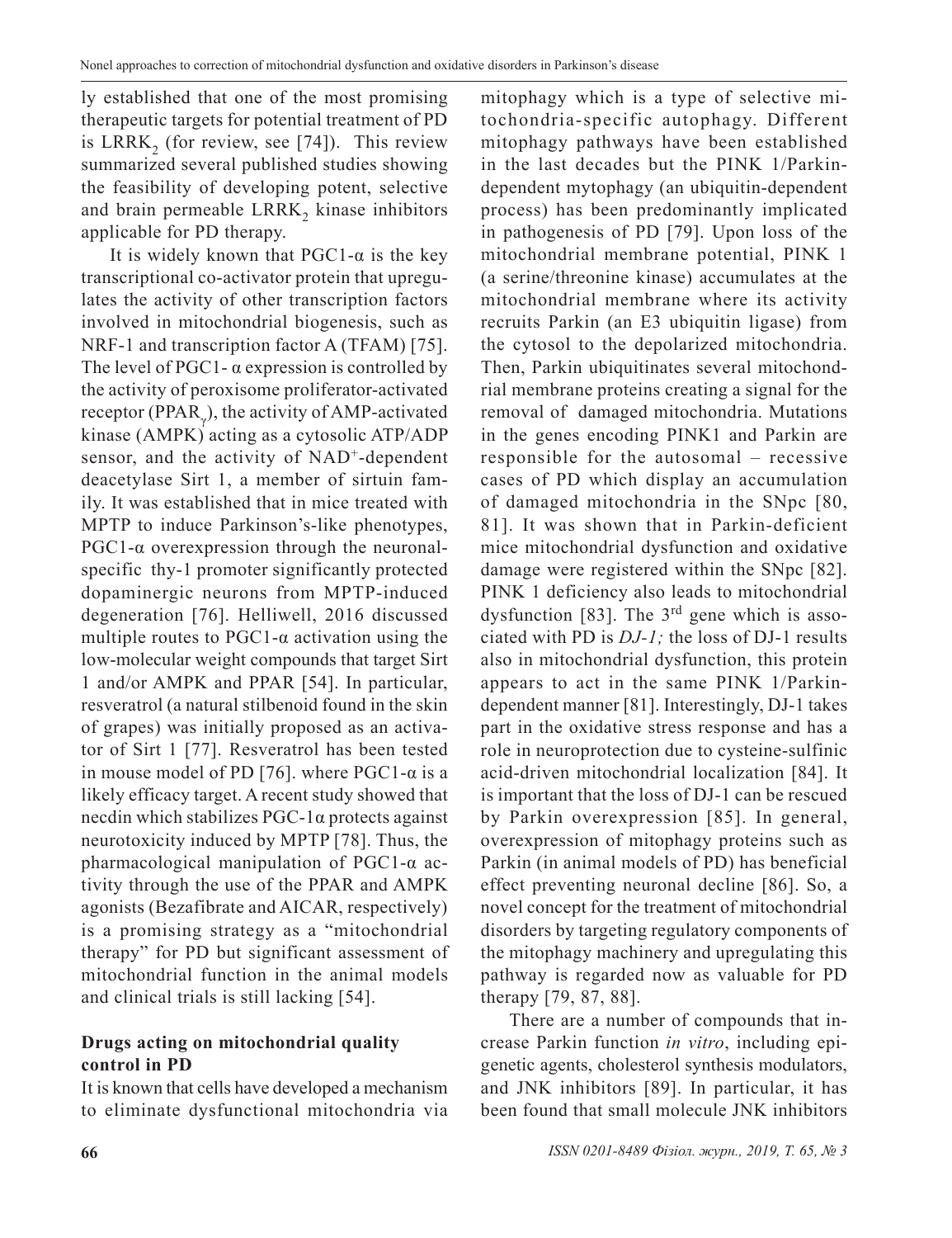protect dopaminergic neurons in MPTP model of PD [90]. The activation of a PINK 1 neosubstrate (PINK 1 yielded kinetin triphosphate) by the kinetin triphosphate precursor (kinetin) administration was able to increase the catalytic activity of PINK 1 directing Parkin to depolarized mitochondria in cellular models of PD [91]. It is known that Parkin's enzymatic functions are antagonized by de-ubiquitylation enzymes (DUBs) [92]. First small molecule DUB inhibitors as well as Parkin activators are already under development and could furnish the next generation drugs for disease-modifying therapies [20].

In our recent study, we have found that the use of the new compound Capicor (Meldonium connected with γ-butyrobetain) in the PD patients therapy results in overexpression of *Parkin* in leukocytes, normalization of prooxidantantioxidant balance in blood plasma, prevention of mitochondrial degradation, stimulation of mitochondrial fusion and elimination of damaged mitochondria in platelets via the mitophagy pathway [93]. Presumably, this compound can act through DJ-1-related pathway which works in parallel with PINK1/Parkin [85]. We have shown (unpublished data) that the use of Capicor increased *DJ-1* expression in rat brain and heart tissues in rotenone-induced Parkinson's-like syndrome.

As it has shown in rotenone- and MPTPtreated mice phenylbutyrate increased *DJ-1* expression that protected DA neurons in SNpc and reduced deterioration in motor and cognitive functions [94, 95].

## **Technologies for screening bioactive molecules to target mitochondrial dysfunction in PD**

Promising technologies have been the used for research and screening novel bioactive molecules to target mitochondrial dysfunction in PD: patient-derived cybrids [96] and induced Pluripotents stem cells (i $PSC_s$ ) [97, 98]. In these two studies, the neural-like cells from iPSC<sub>s</sub> carrying PD-causative *PINK 1 or LRRK*<sub>2</sub> mutations were investigated. It was shown pharmacological (coenzyme  $Q_{10}$  and rapamycin)

rescue of associated mitochondrial dysfunction [97]. Beside that, neurons carrying *LRRK*, mutation were corrected to wild type using Znfinger nucleases [98]. The mammalian target of rapamycin (mTOR) inhibition (by rapamycin) could be beneficial in patients with PD so long as mTOR is a negative regulator of autophagy and mitophagy [54].

In addition, the use of the new compounds restoring mitochondrial functions in cell culture models such as iPSC-derived dopaminergic neurons (the orphan nuclear receptors Nurr1 activators, the retromer pathway activators, etc) also represents a modern pharmacological approach for the development of novel neuroprotective strategies for PD [18, 99, 100]. It was shown that Nurr1 activating compounds not only improve DA neurotransmission but also protect DA neurons from environmental toxins or neuroinflammation mediated by microglia [100].

In the search of alternative methods of treatment and diagnosis, contemporary science is increasingly reaching for tools in the field of nanomedicine, for example, fullerenes and their water-soluble derivatives. Due to their hydrophilic properties and the ability to scavenge free radicals, fullerenols may, in the future, provide a serious alternative to the currently used pharmacological agents in chemotherapy, treatment of neurodegenerative diseases, and radiobiology. Water-soluble derivatives of fullerenes (fullerenols and malonic acid derivatives) scavenge ROS more efficiently than conventional antioxidants [101-106]. Therefore, hydrophilic fullerene derivatives are promising candidates for the use as neuroprotective and antioxidant agents, as confirmed in electrophysiological studies indicating that two fullerene derivatives (C60(OH)12 and C60 (OH)18–20O3–7) showed excellent antioxidant properties (confirmed by electron paramagnetic resonance). These fullerene derivatives decreased excitotoxicity, induced neuronal death of mouse neocortical neurons up to 80% and were antiapoptotic. Similar results were obtained by Jin et al., 2000, who demonstrated that fullerenols exerted a neu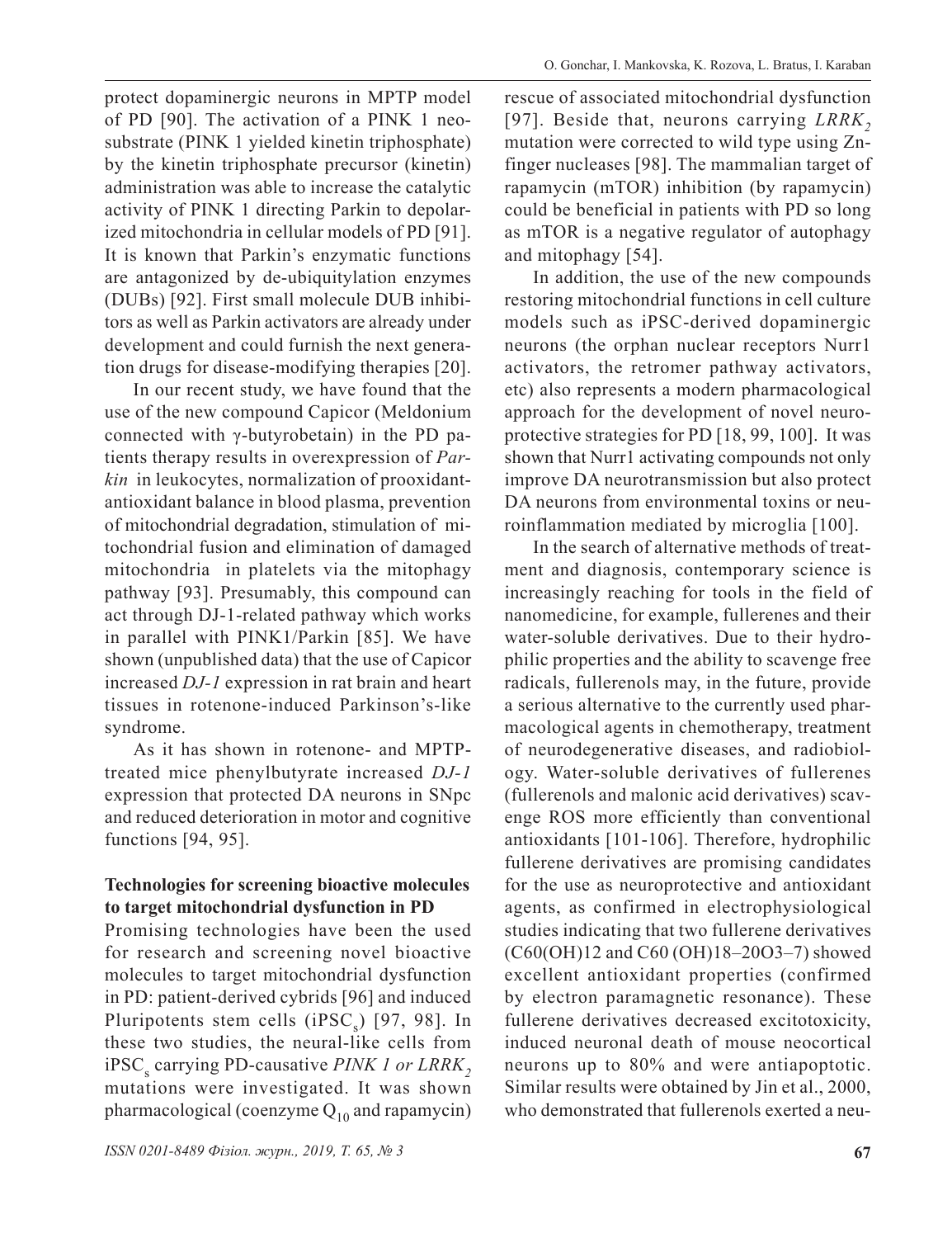roprotective effect on neuronal cultures *in vitro* by blocking glutamate receptors and reducing the concentration of intracellular calcium [102]. It is interesting to note that the carboxyl derivative of C60 effectively protected dopaminergic neurons against the harmful effects of oxidative stress caused by neurotoxins [101]. Interestingly, fullerenol turned out to be an effective neuroprotector in a cellular model of PD. Cai et al., 2008 reported that fullerenol C60(OH)24 effectively scavenged free radicals, suggesting that it may be a potential neuroprotective agent against mitochondrial dysfunction induced by MPP+ [104]. Other authors confirmed that fullerenes might accumulate in mitochondria [103]. Despite the convincing evidence concerning the neuroprotective properties of water-soluble fullerene derivatives, little is known about their mechanism of action and possible side effects occurring in the neural tissue. Therefore, the potential therapeutic properties of fullerenols in the treatment of neurologic diseases, including PD, require further investigation.

## **Perspectives**

Schapira et al., 2014 proposed several target pathways in PD that merit further study [21]. These targets include agents that might improve mitochondrial function or increase degradation of defective mitochondria, kinase inhibitors, calcium channel blockers, and approaches that interfere with the misfolding, templating, and transmission of α-synuclein. In our review, we try to focus on the promising pharmacological interventions which modulate different pathways involved in development of mitochondrial dysfunction and oxidative stress in PD. Such pathways have been implicated in mitochondrial dynamics and clearance dysregulation, in particular, mitochondrial biogenesis, fission, fusion, and the mitophagy machinery as well as in molecular mechanisms of antioxidant cell defense.

*The authors of this study confirm that the research and publication of the results were not associated*  *with any conflicts regarding commercial or financial relations, relations with organizations and/or individuals who may have been related to the study, and interrelations of coauthors of the article.*

#### **О.А. Гончар, И.Н. Маньковская, Е.В. Розова, Л.В. Братусь, И.Н. Карабань**

#### **НОВЫЕ ПОДХОДЫ К КОРРЕКЦИИ МИТОХОНДРИАЛЬНОЙ ДИСФУНКЦИИ И ОКСИДАТИВНОГО СТРЕССА ПРИ БОЛЕЗНИ ПАРКИНСОНА**

Митохондриальная дисфункция и оксидативный стресс являются центральными звеньями патогенеза болезни Паркинсона (БП). Фармакологическая коррекция этого заболевания включает предотвращение или минимизацию широкого спектра проявлений митохондриальных дефектов: гиперпродукцию активных форм кислорода, нарушения в системе митохондриального электронного транспорта и синтеза АТФ, диcрегуляцию митохондриальной динамики и клиренса. В представленном обзоре обсуждаются новейшие исследования в области митохондриальной фармакологии (в том числе и собственные), выполненные на животных и клеточных моделях БП и полученные у больных. Обзор фокусирован на влиянии фармакологических агентов на митохондриальный биогенез, процессы слияния и разделения митохондрий и траскрипцию цитопротективных антиоксидантных ферментов.

Ключевы слова: болезнь Паркинсона; митохондриальная дисфункция; митохондриальнонаправленные протекторные соединения.

## **О.О. Гончар1, І.М. Маньковська1, К.В. Розова1, Л.В. Братусь1, І.М. Карабань2**

#### **НОВІ ПІДХОДИ ДО КОРЕКЦІЇ МІТОХОНДРІАЛЬНОЇ ДИСФУНКЦІЇ ТА ОКСИДАТИВНОГО СТРЕСУ ПРИ ХВОРОБІ ПАРКІНСОНА**

Мітохондріальна дисфункція та оксидативний стрес є центральними ланками патогенезу хвороби Паркінсона (ХП). Фармакологічна корекція цього захворювання включає попередження чи мінімізацію широкого спектра проявів мітохондріальних дефектів: гіперпродукцію активних форм кисню, порушень в системі мітохондріального електронного транспорту та синтезу АТФ, дисрегуляцію мітохондріальної динаміки та кліренса. У огляді обговорюються нові дослідження в галузі мітохондріальної фармакології (у тому числі і власні), проведені на тваринних і клітинних моделях ХП, а також одержані у хворих. Огляд фокусується на впливі фармакологічних агентів на мітохондріальний біогенез, процеси з"єднання і ро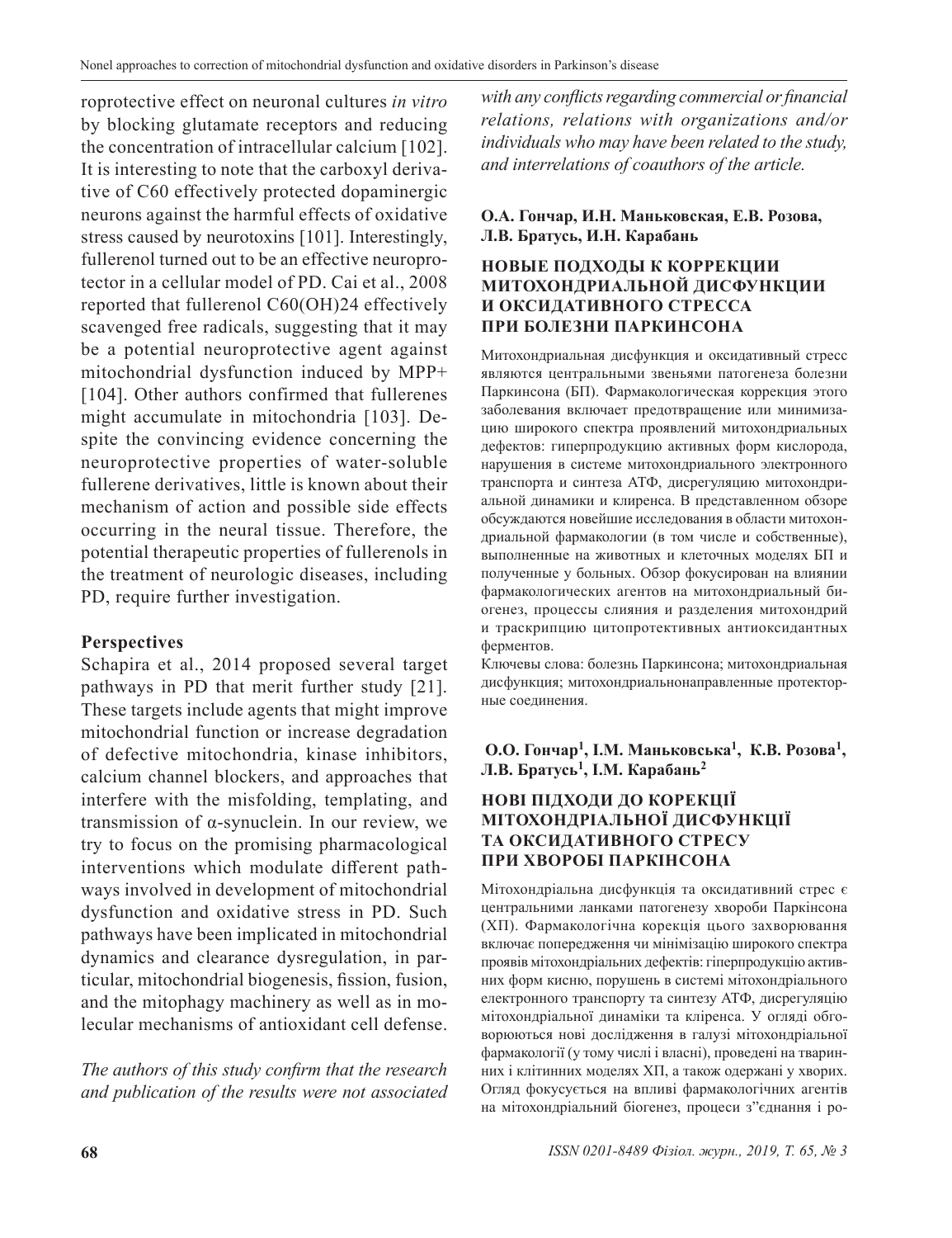зділення мітохондрій та транскрипцію цитопротективних антиоксидантних ферментів.

Ключові слова: хвороба Паркінсона; мітохондріальна дисфункція; мітохондріальнонацілені протекторні сполуки.

*1Інститут фізіології ім. О.О.Богомольця НАН України; 2Інститут геронтології ім. Д.Ф.Чеботарьова НАМН України, Київ*

#### **REFERENCES**

- 1. Frank C, Pari G, Rossiter JP. Approach to diagnosis of Parkinson disease. Can Fam Physician. 2006;52: 862-8.
- 2. Hudson G. The ageing brain, mitochondria and neurodegeneration. In: Reeve AK, Simcox EM, Duchen MR, Turnbull DM, eds. Mitochondrial Dysfunction in Neurodegenerative Disorders. 2nd ed. Springer Int Publishing 2016;59-80.
- 3. Beal MF. Mitochondria take center stage in aging and neurodegeneration. Ann Neurol. 2005;58:495-505.
- 4. Chaturvedi RK and Beal M. Mitochondrial approaches for neuroprotection. Ann NY Acad Sci. 2008;1147:395-412.
- 5. Langston JW, Ballard P, Tetrud JW and Irwin I. Chronic Parkinsonism in humans due to a product of meperidineanalog synthesis. Science. 1983;219:979-80. -
- 6. Jenner P. Oxidative stress in Parkinson's disease. Ann Neurol. 2003; 53 (suppl 3):S26–36 doi:10.1002/ana.10483
- 7. Lin MT and Beal MF. Mitochondrial dysfunction and oxidative stress in neurodegenerative diseases. Nature. 2006;443:787-95.
- 8. Pan-Montojo F, Schwarz M, Winkler C, Arnhold M, O'Sullivan GA, Pal A, Said J, Marsico G, Verbavatz JM, Rodrigo-Angulo M, Gille G, Funk RH, Reichmann H. Environmental toxins trigger PD-like progression via increased alpha-synuclein release from enteric neurons in mice. Sci Rep. 2012;2:898.
- 9. Majd S, Power JH, Grantham HJ. Neuronal response in Alzheimer's and Parkinson's disease: the effect of toxic proteins on intracellular pathways. BMC Neurosci. 2015;16:69.
- 10. Cannon JR, Greenamyre JT. Neurotoxic in vivo models of Parkinson's disease recent advances. Prog Brain Res. 2010;184:17-33.
- 11. Picard M, McManus MJ. Mitochondrial signaling and neurodegeneration. In: Reeve AK, Simcox EM, Duchen MR, Turnbull DM, eds. Mitochondrial Dysfunction in Neurodegenerative Disorders. 2nd ed. Springer Int Publishing 2016;107-37.
- 12. Smith RAJ, Hartley RC, Cocheme HM, Murphy MP. Mitochondrial pharmacology. Trends Pharm Sci. 2012;33(6):341-52.
- 13. Hudson G, Nalls M, Evans JR, Breen DP, Winder-Rhodes S, Morrison KE, Morris HR, Williams-Gray CH, Barker RA, Singleton AB, Hardy J, Wood NE, Burn DJ, Chinnery PF. Two-stage association study and meta-analysis of mitochondrial DNA variants in Parkinson's disease. Neurology. 2013;80:2042-48.
- 14. Leonard JV, Schapira AH. Mitochondrial respiratory chain disorders II: neurodegenerative disorders and nuclear gene defects. Lancet 2000;355:389-94.
- 15. Taira T, Saito Y, Niki T, Iguchi-Ariga SM, Takahashi K, Ariga H. DJ-1 has a role in antioxidative stress to prevent cell death. EMBO Rep. 2004;5:213-18.
- 16. Moore DJ, Zhang L, Troncoso J, Lee MK, Hattori N, Mizuno Y, Dawson TM, Dawson VL. Association of DJ-1 and parkin mediated by pathogenic DJ-1 mutations and oxidative stress. Hum Mol Genet. 2005;14:71-84.
- 17. Schapira AH. Mitochondria in the aetiology and pathogenesis of Parkinson's disease. Lancet Neurol. 2008;7:97-109.
- 18. Bose A and Beal MF. Mitochondrial dysfunction in Parkinson's disease. J Neurochem. 2016; 139(Suppl.1):216-31.
- 19. Ryan BJ, Hoek S, Fon EA, Wade-Martins R. Mitochondrial dysfunction and mitophagy in Parkinson's: From familial to sporadic disease. Trends Biochem Sci. 2015; 40:200-10.
- 20. Truban D, Hou X, Caulfield TR, Fiesel FC, Springer W. PINK 1, Parkin, and Mitochondrial Quality Control: What can we learn about Parkinson's disease pathobiology? J Parkinson's disease. 2017;7:13-29.
- 21. Schapira HV, Olanow CW, Greenamyre JT, Bezard E. Slowing of neurodegeneration in Parkinson's disease and Huntington's disease: future therapeutic perspectives. The Lancet. 2014;384:545-55.
- 22. Stewart VC, Heales SJ. Nitric oxide-induced mitochondrial dysfunction: Implications for neurodegeneration. Free Radic Biol Med. 2003; 34:287-303.
- 23. Henchcliffe C and Beal MF. Mitochondrial biology and oxidative stress in Parkinson's disease pathogenesis. Nature Clin Pract Neurol. 2008;4:600-09.
- 24. Narendra DP, Youle RJ. Targeting mitochondrial dysfunction: role for PINK1 and Parkin in mitochondrial quality control. Antioxid Redox Signal. 2011;14:1929-38.
- 25. Perier C, Bové J, Dehay B, Jackson-Lewis V, Rabinovitch PS, Przedborski S, and Vila M. Apoptosis-inducing factor deficiency sensitizes dopaminergic neurons to parkinsonian neurotoxins. Ann Neurol. 2010;68:184-92.
- 26. Franco-Iborra S, Vila M, Perier C. The Parkinson's disease mitochondrial hypothesis: where are we at? Neuroscientist 2016;22:266-77.
- 27. Milane L, Trivedi M, Singh A, Talekar M, Amiji M. Mitochondrial biology, targets, and drug delivery. J Control Release. 2015;207:40-58.
- 28. Teicher BA, Holden SA, Cathcart KN. Efficacy of Pt(Rh-123)2 as a radiosensitizer with fractionated X rays. Int J Radiat Oncol Biol Phys. 1987;13:1217-24.
- 29. Szeto HH, Schiller PW. Novel therapies targeting inner mitochondrial membrane – from discovery to clinical development. Pharm Res. 2011; 28:2669-79.
- 30. Yousif LF, Stewart KM, Kelley SO. Targeting mitochondria with organelle-specific compounds: strategies and applications. Chem Biochem. 2009;10:1939-50.
- 31. Snow BJ, Rolfe FL, Lockhart MM, Frampton CM, O'Sullivan JD, Fung V, Smith RA, Murphy MP, Taylor KM. A double-blind, placebo-controlled study to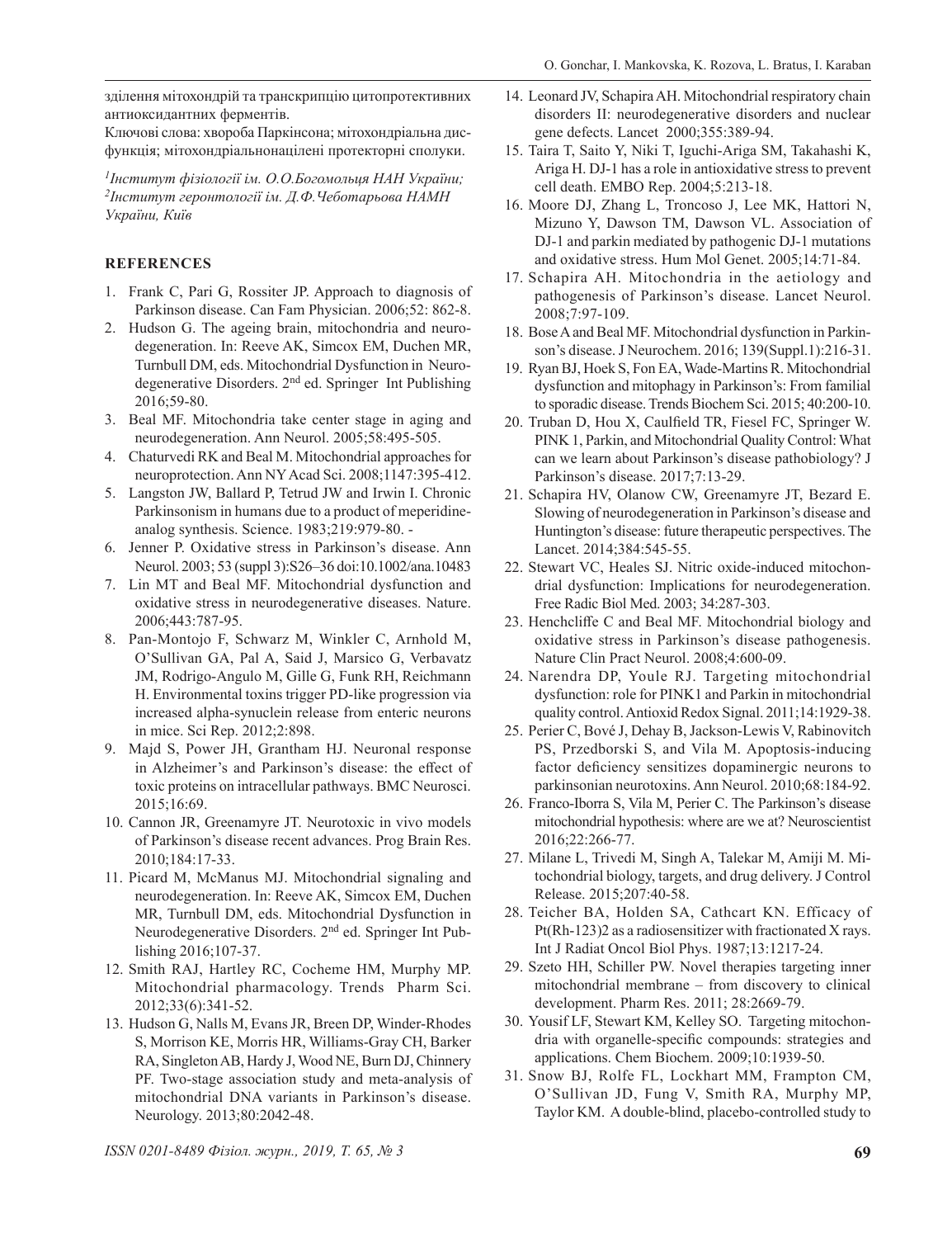assess the mitochondria-targeted antioxidant MitoQ as a disease-modifying therapy in Parkinson's disease. Mov Disord. 2010; 25:1670-74.

- 32. Smith RA and Murphy MP. Animal and human studies with the mitochondria-targeted antioxidant MitoQ. Ann NY Acad Sci. 2010;1201:96-103.
- 33. Ghosh A, Solesio ME, Prime TA, Logan A, Murphy MP. Neuroprotection by a mitochondria-targeted drug in a Parkinson's disease model. Free Radic Biol Med. 2010;49:1674-84.
- 34. Twig G, Shirihai O S. The interplay between mitochondrial dynamics and mitophagy. Antioxid Redox Signal. 2011;14:1939-51.
- 35. Patki G, Lau Y-S. Melatonin protects against neurobehavioral and mitochondrial deficits in a chronic mouse model of Parkinson's disease. Pharmacol Biochem Behavior. 2011;99(4):704-11.
- 36. Dabbeni-Sala F, di Santo S, Franceschini D, Skaper SD, and Giusti P. Melatonin protects against 6-OHDAinduced neurotoxicity in rats: a role for mitochondrial complex I activity. FASEB J. 2001;15(1):164-70.
- 37. Strathearn KE, Yousef GG, Grace MH, Roy SL, Tambe MA, Ferruzzi MG, Wu QL, Simon JE, Lila MA, Rochet JC. Neuroprotective effects of anthocyanin- and proanthocyanidin-rich extracts in cellular models of Parkinson's disease. Brain Res. 2014; 1555:60-77.
- 38. Geed M, Garabadu D, Ahmad A, and Krishnamurthy S. Silibinin pretreatment attenuates biochemical and behavioral changes induced by intrastriatal MPP+ injection in rats. Pharmacol Biochem Behavior. 2014;117:92-103.
- 39. Guo S, Bezard E, and Zhao B. Protective effect of green tea polyphenols on the SH-SY5Y cells against 6-OHDA induced apoptosis through ROS-NO pathway. Free Radic Biol Med. 2005;39(5):682-95.
- 40. Hwang CK, Chun HS. Isoliquiritigenin isolated from licorice Glycyrrhiza uralensis prevents 6-hydroxydopamine induced apoptosis in dopaminergic neuron. Biosci Biotechnol Biochem. 2012;76(3):536-43.
- 41. Kim HG, Ju MS, Kim DH, Hong J, Cho SH, Cho KH, Park W, Lee EH, Kim SY, Oh MS Protective effects of Chunghyuldan against ROS-mediated neuronal cell death in models of Parkinson's disease. Basic Clin Pharmacol Toxicol. 2010; 107 (6):958-64.
- 42. Tamilselvam K, Braidy N, Manivasagam T, Essa MM, Prasad NR, Karthikeyan S, Thenmozhi AJ, Selvaraju S, Guillemin GJ. Neuroprotective effects of hesperidin, a plant flavanone, on rotenone induced oxidative stress and apoptosis in a cellular model for Parkinson's disease. Oxid Med Cell Longev. 2013;2013:102741.
- 43. Karuppagounder SS, Madathil SK, Pandey M, Haobam R, Rajamma U, Mohanakumar KP. Quercetin up-regulates mitochondrial complex I activity to protect against programmed cell death in rotenone model of Parkinson's disease in rats. Neuroscience. 2013;236:136-48.
- 44. Bournival J, Plouffe M, Renaud J, Provencher C, Martinoli M-G. Quercetin and sesamin protect dopaminergic cells from MPP+-induced neuroinflammation in a microglial

(N9)-neuronal (PC12) coculture system. Oxid Med Cell Longev. 2012; 11.

- 45. Wang Y-H, Yu H-T, Pu X-P, Du G-H. Baicalein prevents 6-hydroxydopamine-induced mitochondrial dysfunction in SH-SY5Y cells via inhibition of mitochondrial oxidation and up-regulation of DJ-1 protein expression. Molecules. 2013 ;18(12):14726-38.
- 46. Li XX, He GR, Mu X, Xu B, Tian S, Yu X, Meng FR, Xuan ZH, Du GH. Protective effects of baicalein against rotenone-induced neurotoxicity in PC12 cells and isolated rat brain mitochondria. Eur J Pharmacol. 2012;674(2- 3):227-33.
- 47. Jagatha B, Mythri RB, Vali S, Bharath M. M. S. Curcumin treatment alleviates the effects of glutathione depletion in vitro and in vivo: therapeutic implications for Parkinson's disease explained via in silico studies. Free Radic Biol Med. 2008;44(5):907-17.
- 48. Liu Z, Yu Y, Li X, Ross CA, Smith WW. Curcumin protects against A53T alpha-synuclein-induced toxicity in a PC12 inducible cell model for Parkinsonism. Pharmacol Res. 2011;63(5):439-44.
- 49. Subramaniam SR and Ellis EM. Neuroprotective effects of umbelliferone and esculetin in a mouse model of Parkinson's disease. J Neurosci Res. 2013;91(3):453-61.
- 50. Liu WB, Zhou J, Qu Y, Li X, Lu CT, Xie KL, Sun XL, Fei Z. Neuroprotective effect of osthole on MPP+-induced cytotoxicity in PC12 cells via inhibition of mitochondrial dysfunction and ROS production. Neurochem Int. 2010;57(3):206-15.
- 51. Yi F, He X, Wang D. Lycopene protects against MPP+-induced cytotoxicity by maintaining mitochondrial function in SH-SY5Y cells. Neurochem Res. 2013;38(8):1747-57.
- 52. Kaur H, Chauhan S, Sandhir R. Protective effect of lycopene on oxidative stress and cognitive decline in rotenone induced model of Parkinson's disease. Neurochemic Res. 2011 ;36(8):1435-43.
- 53. Seidl SE and Potashkin JA. The promise of neuroprotective agents in Parkinson's disease.Front Neurol; 2011; 2: 68.
- 54. Helliwell SB.. Development of treatments and therapies to target mitochondrial dysfunction. In: Reeve AK, Simcox EM, Duchen MR, Turnbull DM, eds. Mitochondrial Dysfunction in Neurodegenerative Disorders. Springer 2<sup>nd</sup> ed. Int Publishing 2016;349-371.
- 55. Moosmann B and Behl C. Antioxidants as treatment for neurodegenerative disorders. Expert Opin Invest Drugs. 2002;11:1407-35.
- 56. van Muiswinkel FL and Kuiperij HB. The Nrf2-ARE signalling pathway: promising drug target to combat oxidative stress in neurodegenerative disorders. Curr Drug Targets CNS Neurol Disord. 2005;4:267-81.
- 57. Nguyen T, Sherratt PJ, Pickett CB. Regulatory mechanisms controlling gene expression mediated by the antioxidant response element. Annu Rev Pharmacol Toxicol. 2003; 43:233-60.
- 58. Surh YJ, Kundu JK, Na HK. Nrf2 as a master redox switch in turning on the cellular signaling involved in the induction of cytoprotective genes by some chemopreventive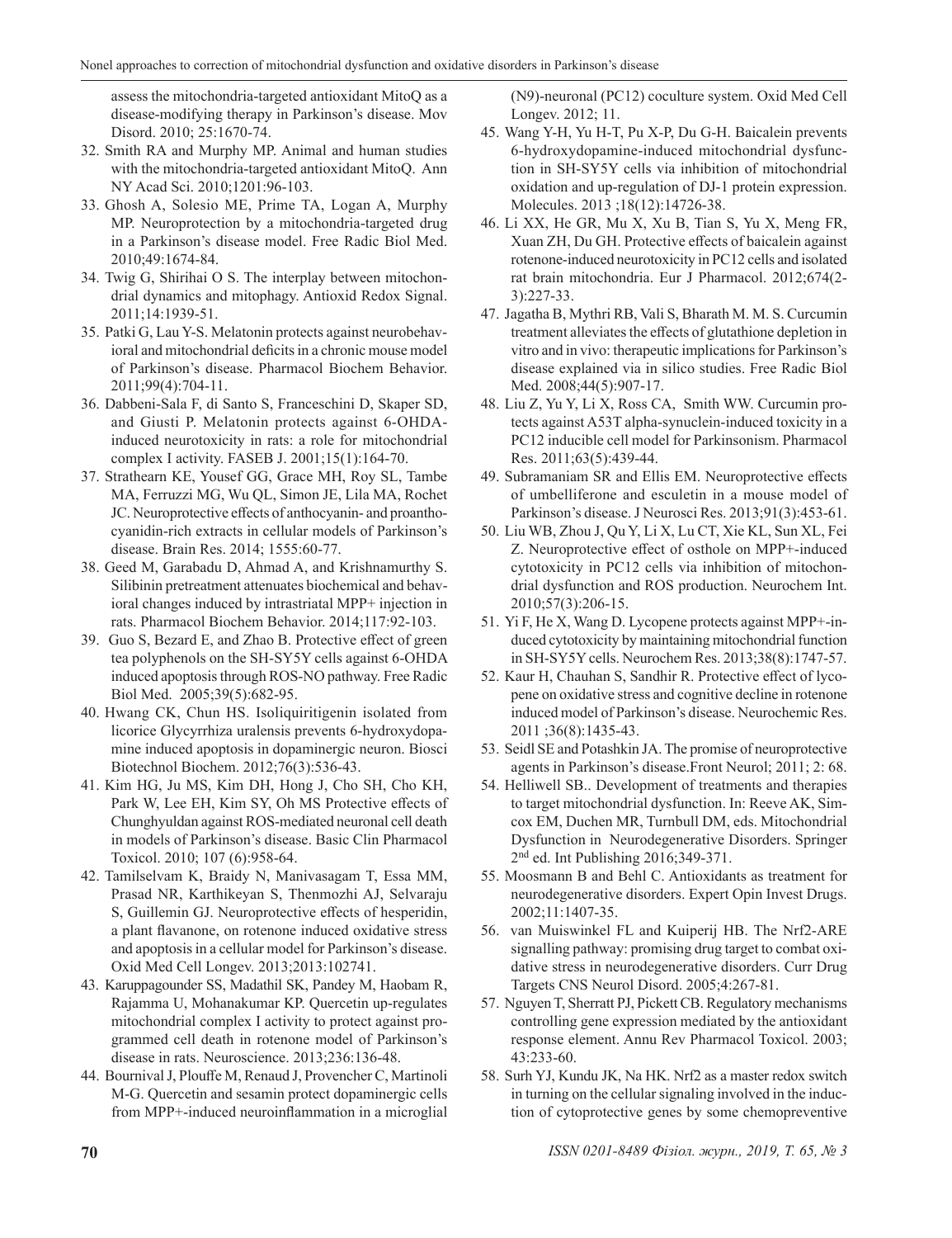phytochemicals. Planta Med. 2008;74:1526-39.

- 59. Wu KC, McDonald PR, Liu J, Klaassen CD. Screening of natural compounds as activators of the Keap 1-Nrf2 pathway. Planta Med. 2013;80:97-104.
- 60. Calkins MJ, Johnson DA, Townsend JA, Vargas MR, Dowell JA, Williamson TP, Kraft AD, Lee JM, Li J, Johnson JA. The Nrf2/ARE pathway as a potential therapeutic target in neurodegenerative disease. Antioxid Redox Signal. 2009;11:497-508.
- 61. Lee C, Park GH, Lee SR, Jang JH. Attenuation of betaamyloid-induced oxidative cell death by sulforaphane via activation of NF-E2-related factor 2. Oxid Med Cell Longev. 2013; 2013 :313510.
- 62. Eggler AL, Gay KA, Mesecar AD. Molecular mechanisms of natural products in chemoprevention: induction of cytoprotective enzymes by Nrf2. Mol Nutr Food Res. 2008;52 (Suppl. 1):S84-S94.
- 63. Yang L, Zhao K, Calingasan NY, Luo G, Szeto HH, Beal MF. Mitochondria targeted peptides protect against 1-methyl-4-phenyl-1,2,3,6-tetrahydropyridine neurotoxicity. Antioxid Redox Signal. 2009;11:2095-2104.
- 64. Miclea A, Leussink VI, Hartung HP, Gold R, and Hoepner R. Safety and efficacy of dimethyl fumarate in multiple sclerosis: a multi-center observational study. J Neurol. 2016.
- 65. Ahuja M, Ammal Kaidery N, Yang L, Calingasan N, Smirnova N, Gaisin A, Gaisina IN, Gazaryan I, Hushpulian DM, Kaddour-Djebbar I, Bollag WB, Morgan JC, Ratan RR, Starkov AA, Beal MF, Thomas B. Distinct Nrf2 signaling mechanisms of fumaric acid esters and their role in neuroprotection against 1-methyl-4 phenyl-1,2,3,6- tetrahydropyridine-induced experimental Parkinson's-like disease. J Neurosci. 2016;36:6332-51.
- 66. Wenz T. Regulation of mitochondrial biogenesis and PGC-1alpha under cellular stress. Mitochondrion. 2013;13(2):134-42.
- 67. Chen H and Chan DC. Mitochondrial dynamics in mammals. Curr Top Dev Biol. 2004; 59:119-44.
- 68. Mishra P, Carelli V, Manfredi G, Chan DC. Proteolytic cleavage of Opa 1 stimulates mitochondrial inner membrane fusion and couples fusion to oxidative phosphorylation. Cell Metab. 2014;19(4):630-41.
- 69. Mourier A. Mitochondrial dynamics and neurodegeneration. In: Reeve AK, Simcox EM, Duchen MR, Turnbull DM, eds. Mitochondrial Dysfunction in Neurodegenerative Disorders. Springer 2nd ed. Int Publishing 2016;175-191.
- 70. Youle RJ, Narendra DP. Mechanisms of mitophagy. Nat Publ Gr. 2011;12(1):9-14.
- 71. Wang D, Wang J, Bonamy GM, Meeusen S, Brusch RG, Turk C, Yang P, Schultz PG. A small molecule promotes mitochondrial fusion in mammalian. Angew Chem. 2012;51:9302-5.
- 72. Yue W, Chen Z, Liu H, Yan C, Chen M, Feng D, Yan C, Wu H, Du L, Wang Y, Liu J, Huang X, Xia L, Liu L, Wang X, Jin H, Wang J, Song Z, Hao X, Chen Q. A small natural molecule promotes mitochondrial fusion through inhibition of the deubiquitinase USP30. Cell Res. 2014;

24(4) :482-96.

- 73. Rappold PM, Cui M, Grima JC, Fan RZ, de Mesy-Bentley KL, Chen L, Zhuang X, Bowers WJ, Tieu K. Drp1 inhibition attenuates neurotoxicity and dopamine release deficits in vivo. Nat Commun. 2014; 5:5244.
- 74. Taymans JM, Greggio E. LRRK, Kinase Inhibition as a Therapeutic Strategy for Parkinson's Disease. Where Do We Stand ? Curr Neuropharmacol. 2016;14(3):214-25.
- 75. Ventura-Clapier R, Garnier A, Veksler V.Transcriptional control of mitochondrial biogenesis: the central role of PGC-1alpha. Cardiovasc Res. 2008;79:208-17.
- 76. Mudò G, Mäkelä J, Di Liberto V, Tselykh TV, Olivieri M, Piepponen P, Eriksson O, Mälkiä A, Bonomo A, Kairisalo M, Aguirre JA, Korhonen L, Belluardo N, Lindholm D. Transgenic expression and activation of PGC-1α protect dopaminergic neurons in the MPTP mouse model of Parkinson's disease. Cell Mol Life Sci. 2012; 69:1153-65.
- 77. Borra MT, Smith BC, Denu JM. Mechanism of human SIRT 1 activation by resveratrol. J Biol Chem. 2005;280(17):17187-95.
- 78. Hasegawa K, Yasuda T, Shiraishi C, Fujiwara K, Przedborski S, Mochizuki H, Yoshikawa K. Promotion of mitochondrial biogenesis by necdin protects neurons against mitochondrial insults. Nat Commun. 2016;7:10943.
- 79. Otten EG, Manni D, Korolchuk VI. Mitochondrial degradation, autophagy and neurodegenerative disease. In: Reeve AK, Simcox EM, Duchen MR, Turnbull DM, eds. Mitochondrial Dysfunction in Neurodegenerative Disorders. 2nd ed. Springer Int Publishing 2016;255-278.
- 80. Corti O, Lesage S, Brice A. What genetics tells us about the causes and mechanisms of Parkinson's disease. Physiol Rev. 2011;91(4):1161-218.
- 81. Trempe JF and Fon EA. Structure and function of Parkin, PINK 1, and DJ-1, the three musketeers of neuroprotection. Front Neurol. 2013;4:38.
- 82. Palacino JJ, Sagi D, Goldberg MS, Krauss S, Motz C, Wacker M, Klose J, Shen J. Mitochondrial dysfunction and oxidative damage in parkin-deficient mice. J Biol Chem. 2004;279(18):18614-22.
- 83. Gandhi S, Wood-Kaczmar A, Yao Z, Plun-Favreau H, Deas E, Klupsch K, Downward J, Latchman DS, Tabrizi SJ, Wood NW, Duchen MR, Abramov AY. PINK 1 – associated Parkinson's disease is caused by neuronal vulnerability to calcium-induced cell death. Mol cell. 2009;33(5):627-38.
- 84. Canet-Avilés RM, Wilson MA, Miller DW, Ahmad R, McLendon C, Bandyopadhyay S, Baptista MJ, Ringe D, Petsko GA, Cookson MR The Parkinson's disease protein DJ-1 is neuroprotective due to cysteine-sulfinic acid-driven mitochondrial localization. Proc Natl Acad Sci USA. 2004;101(24):9103-8.
- 85. Thomas KJ, McCoy MK, Blackinton J, Beilina A, van der Brug M, Sandebring A, Miller D, Maric D, Cedazo-Minguez A, Cookson MR. DJ-1 acts in parallel to the PINK 1/parkin pathway to control mitochondrial function and autophagy. Hum Mol Genet. 2011;20(1):40-50.